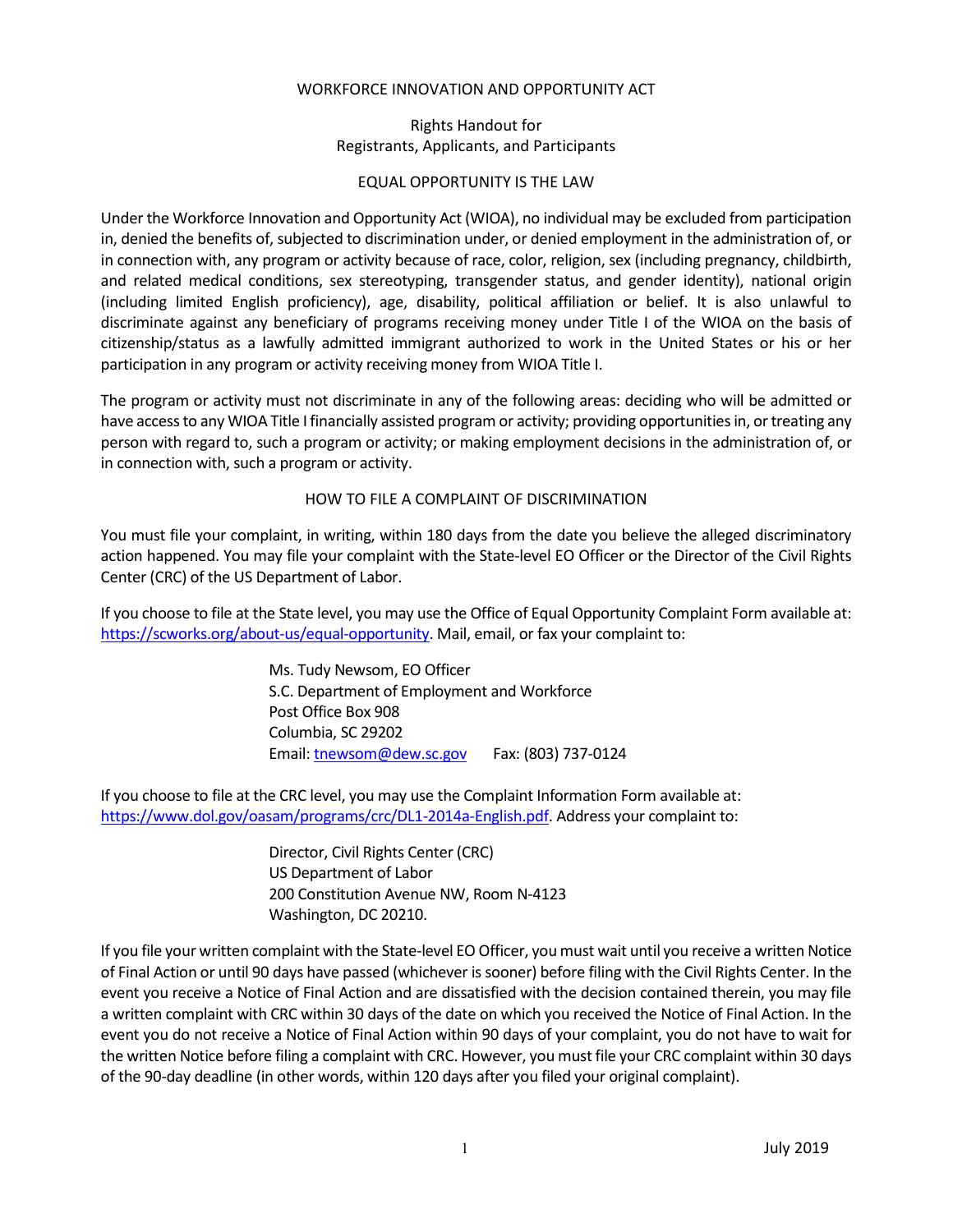NOTE: You may request assistance in preparing your written complaint. You may have legal representation and/or witnesses to support your position. You may present evidence.

### RIGHT TO FILE A GRIEVANCE/COMPLAINT

You also have the right to file a grievance/complaint over matters that do not involve discrimination. For example, you may file a grievance if you feel that you have been treated unfairly, denied access to any WIOA program or activity, or if you feel that there has been a violation of the WIOA, its regulations, or any applicable grant or training agreement.

### HOW TO FILE A GRIEVANCE/COMPLAINT

If you wish to complain about your treatment during the registration, application, and certification process or as a WIOA program participant, you must file your written grievance/complaint within 180 days of the alleged occurrence. You should contact the following person for help in the use of the appropriate grievance/complaint procedures:

| Telephone Number: Telephone Number:                                                                                 |  |
|---------------------------------------------------------------------------------------------------------------------|--|
| If your grievance/complaint is not resolved to your satisfaction, you can contact the Local EO Officer, as follows: |  |

| Name:             | Title:     |  |
|-------------------|------------|--|
| Address:          | Email:     |  |
| Telephone Number: | Relay/TTY: |  |

If you don't receive a decision from the local EO officer within 60 days, you may file a written appeal to the State EO Coordinator within 15 days of the date the decision was due. If you are dissatisfied with the decision of the local EO Officer, you may file a written appeal to the State EO Coordinator within 15 days of receipt of the adverse decision. Use the Programmatic Grievance/Complaint Information Form found at: [https://scworks.org/about](https://scworks.org/about-us/equal-opportunity)[us/equal-opportunity.](https://scworks.org/about-us/equal-opportunity) Mail, email, or fax your complaint to:

> State EO Coordinator S.C. Department of Employment and Workforce Post Office Box 908 Columbia, SC 29202 Email[: tnewsom@dew.sc.gov](mailto:tnewsom@dew.sc.gov) Fax: (803) 737-0124

The State EO Coordinator will issue a decision within 60 days after receiving your written appeal. If you do not receive a decision within 60 days after filing your appeal to the State EO Coordinator, you may appeal to the United States Department of Labor(USDOL). If you are dissatisfied with the decision of the State EO Coordinator, you may appeal to the USDOL within 60 days of receipt of the decision. You can contact the Department of Labor, as follows: